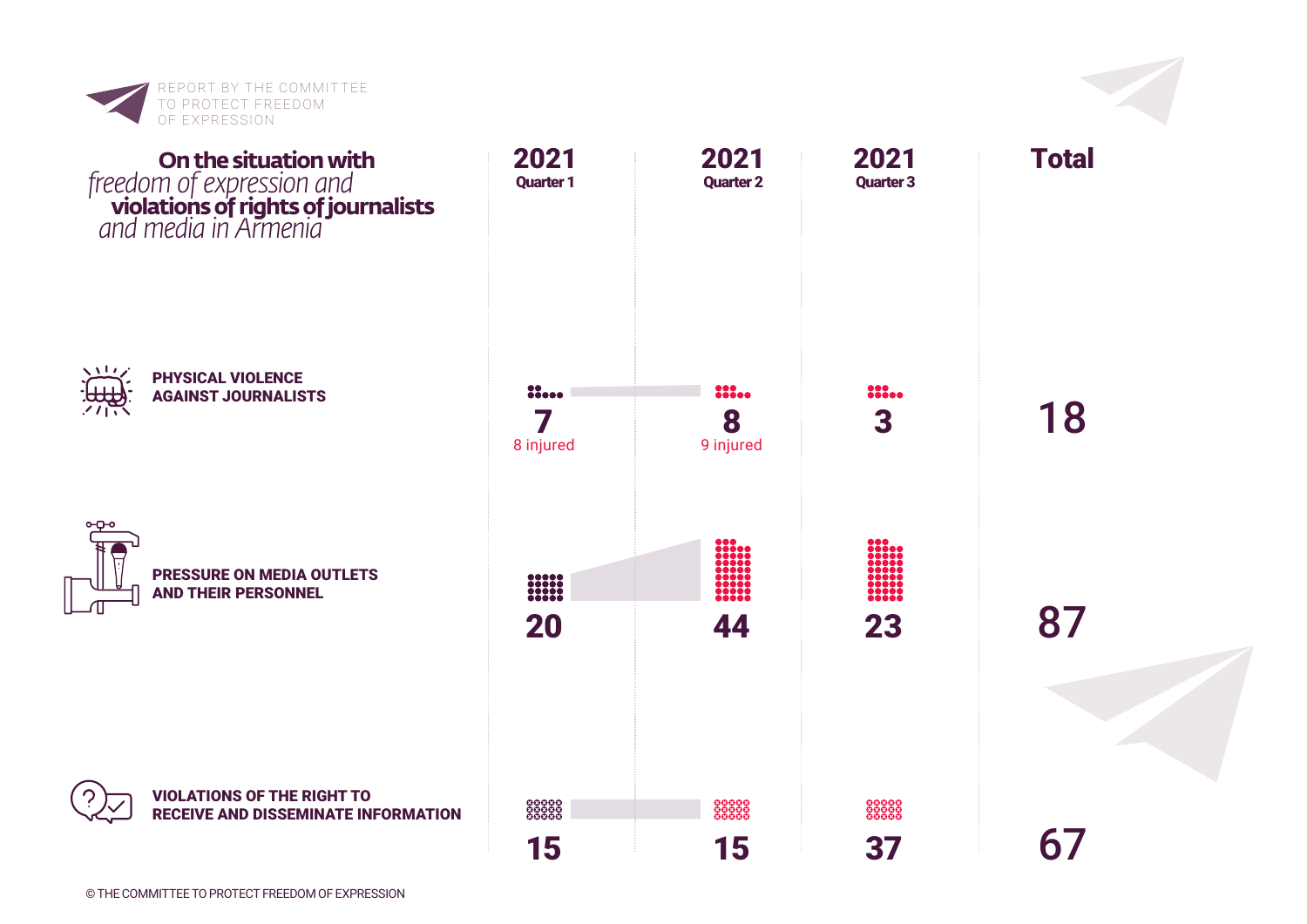

## **violations of rights of journalists On the situation with** *and media in Armenia freedom of expression and*



## PHYSICAL VIOLENCE AGAINST JOURNALISTS



PRESSURE ON MEDIA OUTLETS AND THEIR PERSONNEL







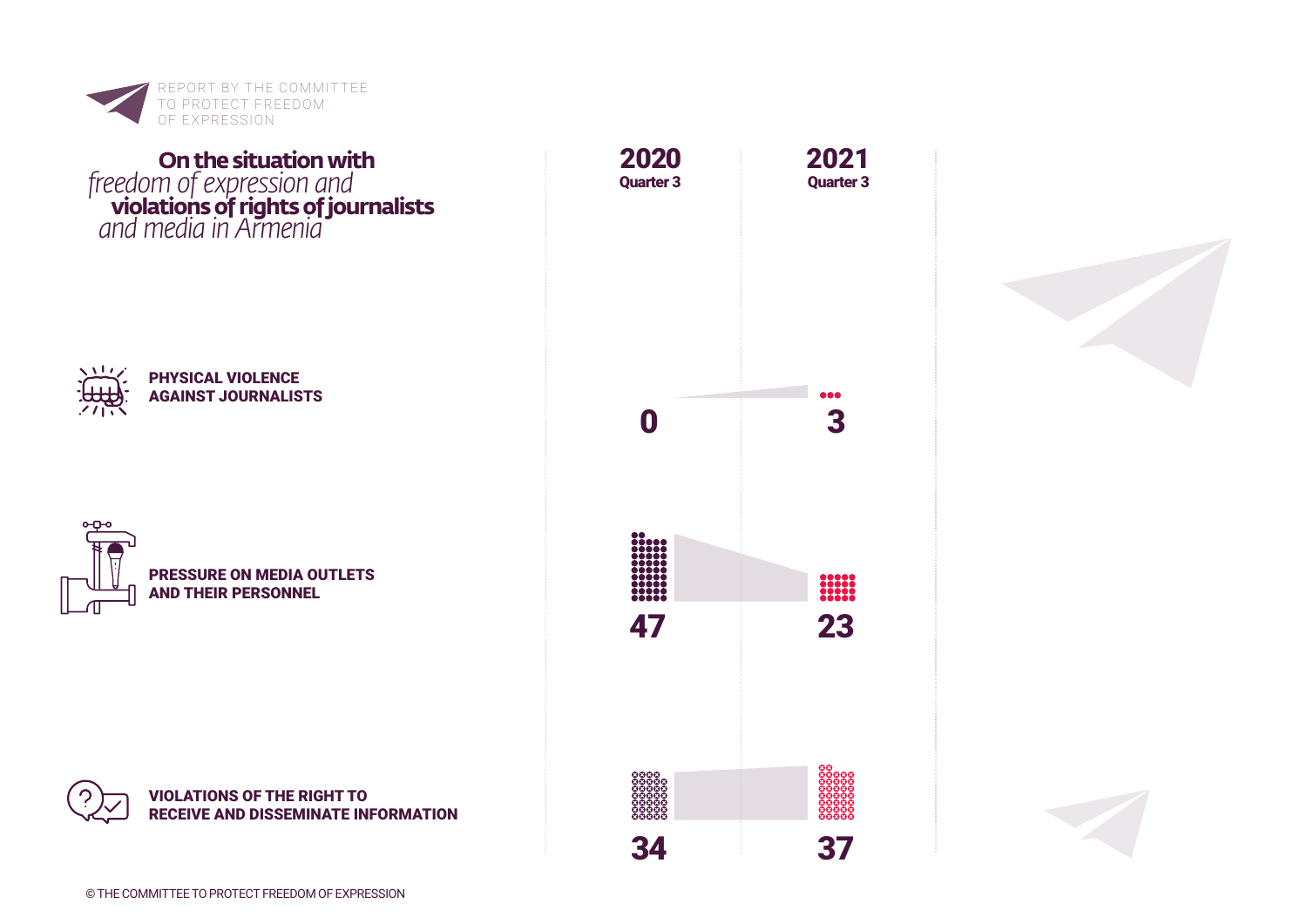

## **Media Outlets Journalists** *and* **Court Cases***Against*







© THE COMMITTEE TO PROTECT FREEDOM OF EXPRESSION